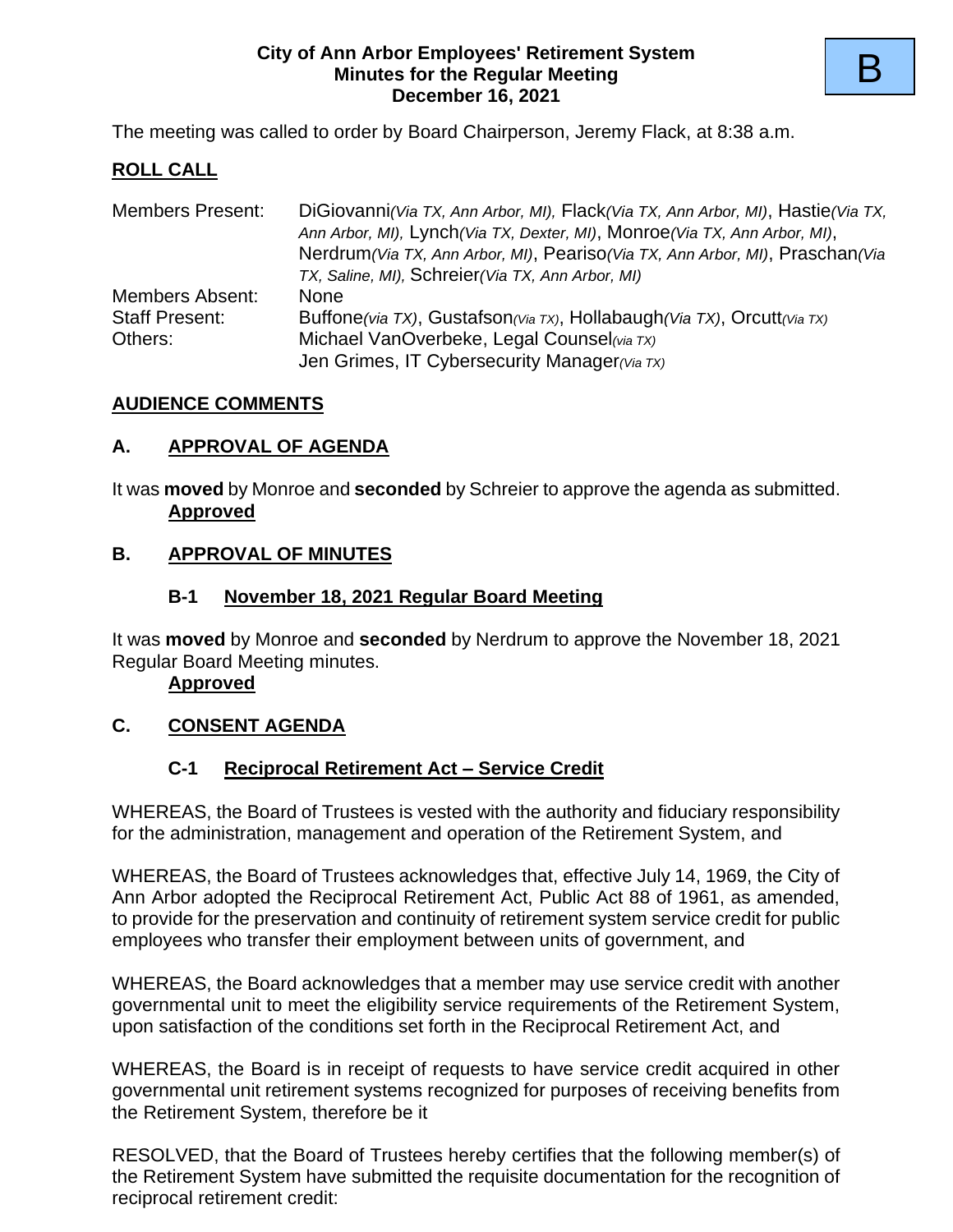| <b>Name</b>             | <b>Classification</b> | Plan               | <b>Reciprocal</b><br><b>Service Credit</b> | <b>Prior Reciprocal</b><br><b>Retirement Unit</b> |
|-------------------------|-----------------------|--------------------|--------------------------------------------|---------------------------------------------------|
| <b>Matthew McCallum</b> | Police                | Traditional        | 3 Years, 7.5 Months                        | City of Saginaw                                   |
| Nader Jamil             | Police                | <b>Traditional</b> | 10 Years, 9 Months                         | City of Inkster                                   |

RESOLVED, that the Board of Trustees notes that pursuant to the Reciprocal Retirement Act, said reciprocal retirement credit may only be used for purposes of meeting the retirement eligibility requirements of the Retirement System and that retirement benefits will be based upon actual service rendered to the City and shall be made payable consistent with the City Charter, applicable collective bargaining agreements, Retirement System policies/procedures, and applicable laws (specifically, MCL Public Act 88 of 1961, as amended), and further

RESOLVED, that a copy of this resolution shall be provided to the appropriate City and Union representatives and interested parties.

# **C-2 Income Withholding Orders – Duane Weible**

WHEREAS, the Board of Trustees is vested with the general administration, management and operation of the Retirement System and for making effective the provisions thereof, and

WHEREAS, the Board is in receipt of Income Withholding Orders ("IWOs") directed to the Retirement System and applicable to the retirement benefits of Duane Allen Weible, and

WHEREAS, the Board acknowledges that its receipt of the IWOs serves as notice of their terms and conditions, and

WHEREAS, an individual's source of income is required by law to comply with the terms of an order of income withholding, and

WHEREAS, the Board acknowledges that the Retirement System is Mr. Weible's current source of income, and

WHEREAS, said matter having been reviewed and discussed with the Board's legal counsel, therefore be it

RESOLVED, that a copy of the IWOs be forwarded to the Retirement System's custodial bank with instruction to adjust Mr. Weible's monthly retirement benefit in accordance with the terms of the IWOs, and be it further

RESOLVED, that the Retirement System's custodial bank be further instructed to make the required payments to the Washtenaw County Friend of the Court, referencing the proper remittance identifier with each payment thereto, and be it further

RESOLVED, that Mr. Weible's monthly retirement benefits continue to be adjusted in accordance with the IWOs until further notice to the Board, and be it further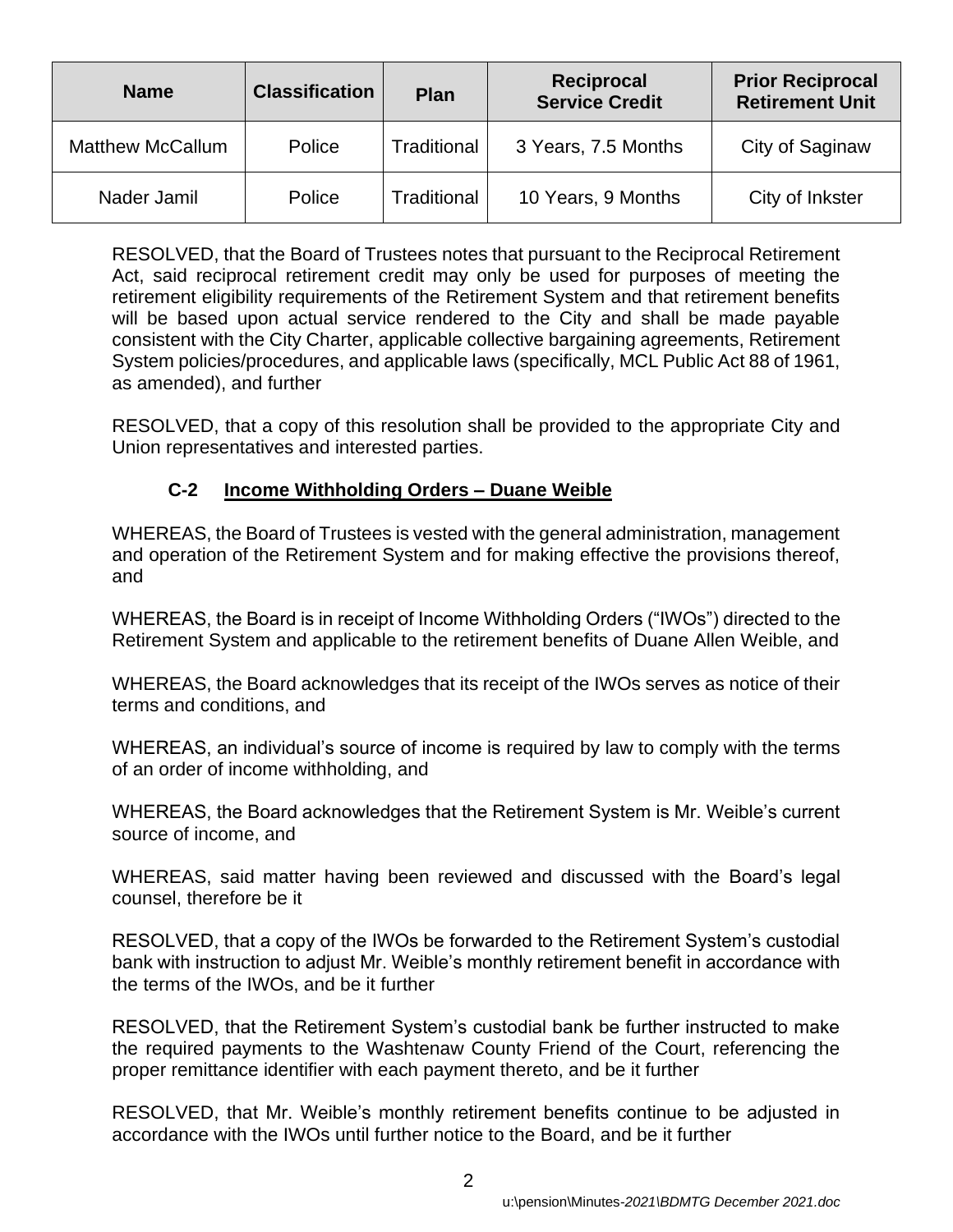RESOLVED, that copies of this Resolution be sent to Duane Allen Weible.

It was **moved** by Schreier and **seconded** by DiGiovanni to approve the consent agenda as presented.

### **Approved**

## **D. ACTION ITEMS**

# **D-1 Summary Annual Report for Fiscal Year End 6/30/2021**

Ms. Orcutt presented the Summary Annual Reports for the fiscal year ended June 30, 2021. The Board reviewed and approved as submitted.

It was **moved** by Schreier and **seconded** by Peariso to approve the Summary Annual Report for Fiscal Year End 6/30/2021.

### **Approved**

# **D-2 Member Interest Credits for Calendar Year 2022**

GRS submitted a letter regarding the member interest credits, indicating that the computed rate of return for the fiscal year ending June 30, 2021 is 8.4%. Therefore, 2.04% regular interest should be credited to member accounts for the quarter ending March 31, 2022 and each of the remaining three quarters in calendar year 2022.

It was **moved** by Nerdrum and **seconded** by Monroe to approve the Member Interest Credits for Calendar Year 2022.

## **Approved**

# **D-3 Single Candidate Election**

One of the two candidates is no longer employed with the City of Ann Arbor, resulting in a single candidate election.

Jennifer Grimes was the only employee to complete a Declaration of Candidacy Form for the 2021 General Member Election. Per the Board's Rules and Regulations Governing Elections of Board Trustees:

*ARTICLE IV - ELECTION*

# *A) Single Candidate Election*

*If only one candidate has filed the Declaration of Candidacy, the City Clerk's Office shall not hold the election. The Clerk shall notify the Board of Trustees that the candidate is unopposed. The Board, upon such notice, shall declare the unopposed candidate to be the Trustee for the designated term.*

Ms. Grimes' new term will begin January 1, 2022 through December 31, 2024.

It was **moved** by DiGiovanni and **seconded** by Schreier to acknowledge Ms. Grimes' appointment to the Board of Trustees effective January 1, 2022 through December 31, 2024.

# **Approved**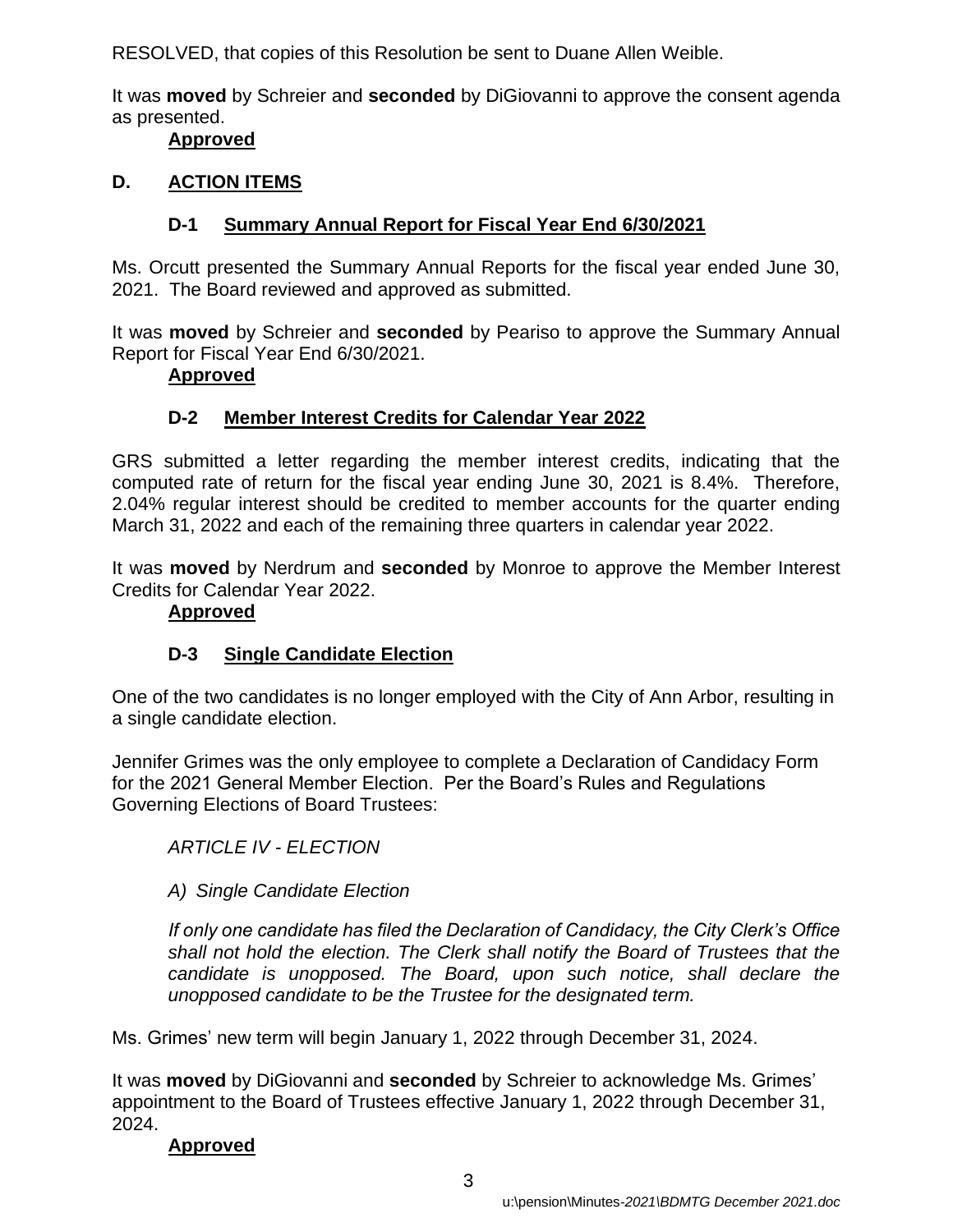# **D-4 Resolution to Invest in Mesirow Financial Private Equity Fund VIII-A, L.P.**

WHEREAS, the Board of Trustees is vested with the general administration, management and operation of the Retirement System, and

WHEREAS, the Board of Trustees is required to act with the same care, skill, prudence and diligence under the circumstances then prevailing that a prudent person acting in a similar capacity and familiar with those matters would use in the conduct of a similar enterprise with similar aims; and

WHEREAS, Meketa Investment Group, as the Retirement System's investment consultant, the Investment Policy Committee (IPC), and the Board of Trustees have discussed an allocation to Private Equity in the amount of a 7% target, and

WHEREAS, Mesirow, a potential Private Equity Fund of Funds manager presented their investment strategies to the IPC on December 7, 2021, and

WHEREAS, Meketa Investment Group and the Investment Policy Committee have recommended an investment with Mesirow in the Mesirow Financial Private Equity Fund VIII-A, L.P., so be it,

RESOLVED, that the Board of Trustees approve the investment with Mesirow Financial Private Equity Fund VIII-A, L.P. with a commitment in the amount of approximately \$10 million, pending review of investment management documents by the Board's legal counsel and any recommended additional due diligence.

It was **moved** by Monroe and **seconded** by Peariso to approve the investment with Mesirow Financial Private Equity Fund VIII-A, L.P. with a commitment in the amount of approximately \$10 million, pending review of investment management documents by the Board's legal counsel and recommended additional due diligence.

# **Approved**

# **E. DISCUSSION ITEMS**

# **E-1 2022 Board Retreat Dates**

The Board discussed upcoming schedules and possible Board Retreat dates. Staff will check availability at WISD and send potential dates for the Board to choose.

# **E-2 Committee Meeting Locations**

Committees are planning to meet in-person at the Retirement System Office conference room following all safety protocols.

# **E-3 Telecommuting Policy**

The Board revisited the Telecommuting Policy agreeing with the policy and to continue with services delivery as is. A member survey will be issued in the future for feedback on services/plans. The Board will revisit the policy in six months to ensure operations are running smoothly.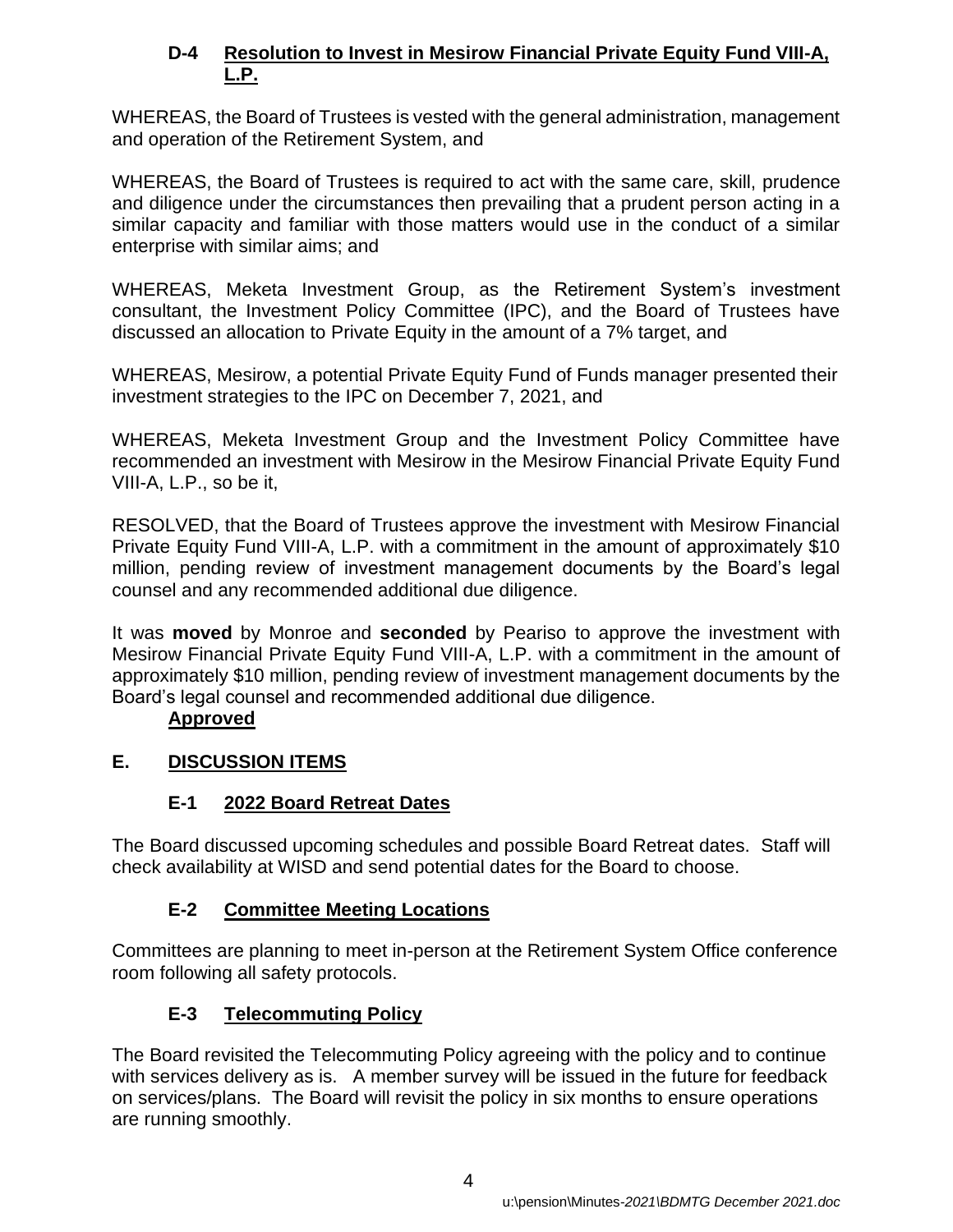# **F. REPORTS**

# **F-1 Executive Report** *– December 16, 2021*

# **SUMMIT PARTNERS CAPITAL CALL AND DISTRIBUTIONS**

Summit Partners Credit Fund III, L.P. requested a capital call in the amount of **\$393,114**  for the Retirement Plan and **\$109,198** for the VEBA on 11/23/21. With these installments, **CAAERS** will have funded 114.8% of our total commitments of \$9,000,000 for the Retirement Plan and \$2,500,000 for the VEBA

. Summit Partners Credit Fund II, L.P. issued a distribution in the amount of **\$369,404** for the Retirement System and **\$92,419** for the VEBA on 12/9/21.

# **ANGELO GORDON CAPITAL CALL**

Angelo Gordon Direct Lending Fund IV Annex, L.P. requested a capital call in the amount of **\$ 2,400,000** for the Retirement System and **\$ 1,000,000** for VEBA to fund current investments on 12/15/21.

# **CONSTITUTION CAPITAL CALLS AND DISTRIBUTIONS**

Ironsides Partnership Fund V, L.P. requested a capital call in the amount of **\$ 144,352** for the Retirement System and **\$ 48,117** for VEBA to fund current investments on 12/1/21.

Ironsides Co-Investment Fund III issued a distribution in the amount of **\$848,619** for the Retirement System on 12/16/21 comprised of gains and return of capital netted against carried interest.

# **WELLINGTON TALF DISTRIBUTION**

The Wellington TALF Fund issued a distribution for residual proceeds in the amount of **\$ 381** for the Retirement System on 12/1/21. This fund was closed at the end of 2020.

# **DRA CAPITAL CALLS AND DISTRIBUTIONS**

DRA requested a capital call of our commitment to the Growth and Income Fund IX in the amount of **\$ 115,598** for the Retirement Plan and **\$ 34,105** for the VEBA on 12/21/21 for the purpose of funding current commitments.

DRA requested a capital call of our commitment to the Growth and Income Fund X in the amount of **\$ 580,421** for the Retirement Plan and **\$ 386,947** for the VEBA on 11/30/21 for the purpose of funding current commitments.

DRA issued a distribution from the Growth and Income Fund VIII on 11/23/21 in the amount of **\$188,888** for the Retirement System and **\$55,555** for the VEBA consisting of dividends and return of capital(unrecallable).

DRA issued a distribution from the Growth and Income Fund IX on 12/8/21 in the amount of **\$288,312** for the Retirement System and **\$84,798** for the VEBA consisting of a gain on sale and return of capital(unrecallable).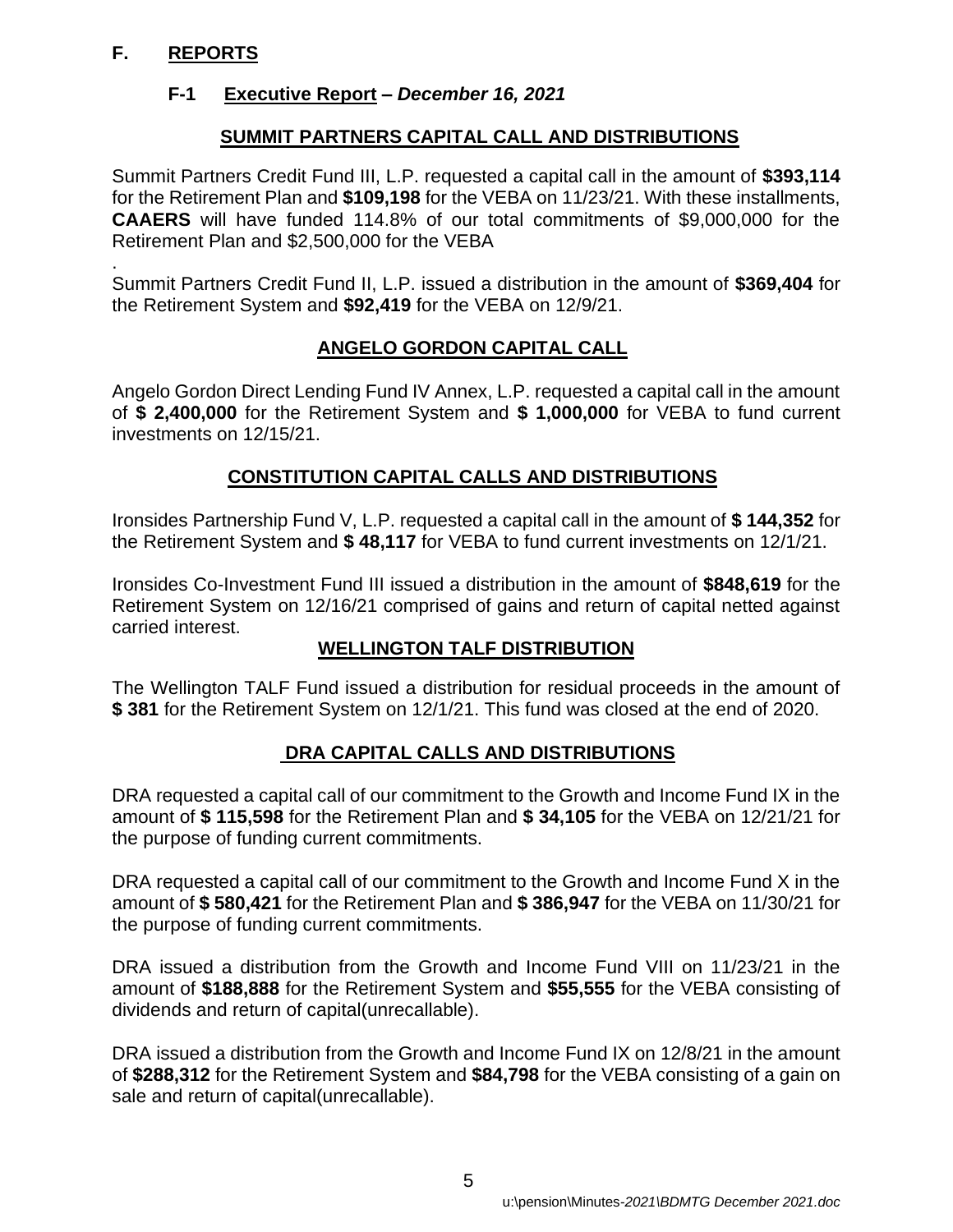DRA issued a distribution from the Growth and Income Fund X on 12/15/21 in the amount of **\$517,579** for the Retirement System and **\$345,053** for the VEBA consisting of recallable capital.

### **SVB DISTRIBUTION**

SVB Fund VIII issue a distribution in the amount of **\$ 532,000** for the System and **\$133,000** for the VEBA on 12/15/21 consisting of gains on sales and return of capital.

### **PENSION ADMINISTRATION SOFTWARE RFP**

Milliman provided a draft of the contract on November 18<sup>th</sup>. VMT reviewed the initial draft, provided suggested edits, and recommended having an IT representative review as well. Ms. Orcutt sent the edits along with the comments provided by Kyle Spade to Milliman on December 14.

## **TRUSTEE ELECTION UPDATE**

Jen Grimes ended up being the only candidate for the General Trustee as the other applicant left City employment therefore the election was not needed.

### **STAFF OPERATIONS/UPDATE**

The Pension Analyst processed 31 estimates, 3 non-vested calculations, 3 deferred, 1 payout, 3 final calculations, 1 deceased calc and 4 pre sessions.

# HAPPY HOLIDAYS!

# **F-2 Executive Report – MissionSquare (ICMA) Update**

### **457 Balance at 12/9/21 - \$ 125,333,433 – Statistics as of 11/30/21**

| <b>Savings Rate Election</b><br>as of 11/30/2021 | $\star$ 0 $\sigma$ | <b>Participant Balance</b><br>as of 11/30/2021 | $\bullet$ $\sigma$ | <b>Participant Rate of Return</b><br>from 01/01/2021 through 11/30/2021 | $\star$ 0 $\sigma$ |
|--------------------------------------------------|--------------------|------------------------------------------------|--------------------|-------------------------------------------------------------------------|--------------------|
| <b>Average Savings Rate Election</b>             |                    | <b>Average Participant Balance</b>             |                    | <b>Average Participant Rate of Return</b>                               |                    |
| 10%                                              |                    | \$133,223                                      |                    | 5.8%                                                                    |                    |
|                                                  |                    |                                                |                    |                                                                         |                    |
| 1%<br>\$241                                      | 100%               | \$6                                            | \$1,296,514        | $-13.4%$                                                                | 44.3%              |
|                                                  |                    |                                                |                    |                                                                         |                    |
| \$10                                             | \$2,400            |                                                |                    |                                                                         |                    |
| Median Percentage Savings Election               | 8%                 | Median Participant Balance                     | \$50,834           |                                                                         |                    |
| <b>Median Dollar Savings Election</b>            | \$100              | <b>Total Plan Balance</b>                      | \$123,364,793      | Median Participant Rate of Return                                       | 5.4%               |
|                                                  |                    |                                                |                    |                                                                         |                    |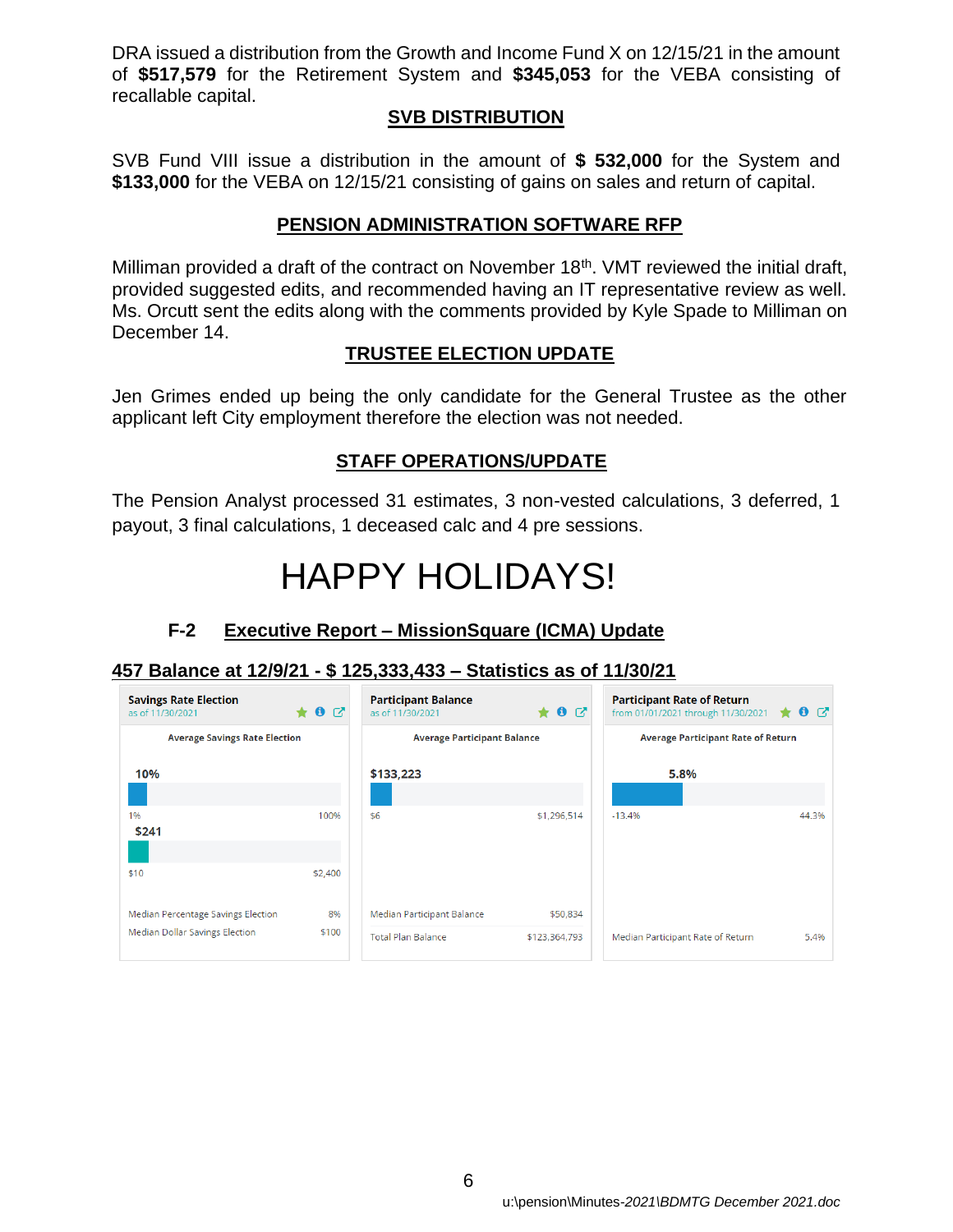# **401 Balance at 12/9/21 – \$3,637,988 - Statistics as of 11/30/21**



## **Current Items/Education:**

The 457 and 401 contracts have been fully executed extending the term of the 401 until 1/1/2023 and incorporating the new fee structure. The contract for the executive 401(a)

has been fully executed by both parties. The new fee structure will go into effect as noted in the contracts.

Dan Stewart conducted 7 one-on-one consultations and had one person attend the webinar December 2<sup>nd</sup> and 3<sup>rd</sup>.

ED and Staff are monitoring the contribution limit caps that were incorporated into the payroll system last year and they all seem to be working properly. Another report will be ran after the next payroll in December to ensure compliance.

### **F-3 City of Ann Arbor Employees' Retirement System Preliminary Report for the Month Ended November 30, 2021**

Maria Buffone, Accountant, submitted the Financial Report for the month ended November 30, 2021 to the Board of Trustees:

| 11/30/2021 Asset Value (Preliminary)                                                             | \$640,658,430 |
|--------------------------------------------------------------------------------------------------|---------------|
| 10/31/2021 Asset Value (Audited by Northern)                                                     | \$650,562,269 |
| Calendar YTD Increase/Decrease in Assets<br>(excludes non-investment receipts and disbursements) | \$77,276,468  |
| <b>Percent Gain <loss></loss></b>                                                                | 13.2%         |
| November 17, 2021 Asset Value                                                                    | \$646,607,334 |

### **F-4 Investment Policy Committee Minutes –** *December 7, 2021*

*Following are the Investment Policy Committee minutes from the meeting convened at 3:05 p.m. on December 7, 2021:*

*Member(s) Present: DiGiovanni(via TX, Livonia, MI, 3:08 PM arrival), Flack(via TX, Ann Arbor, MI, 4:15-4:35 PM Depart), Monroe(via TX, Ann Arbor, MI), Praschan(via TX, Ann Arbor, MI) Member(s) Absent: Hastie Other Trustees Present: None*

7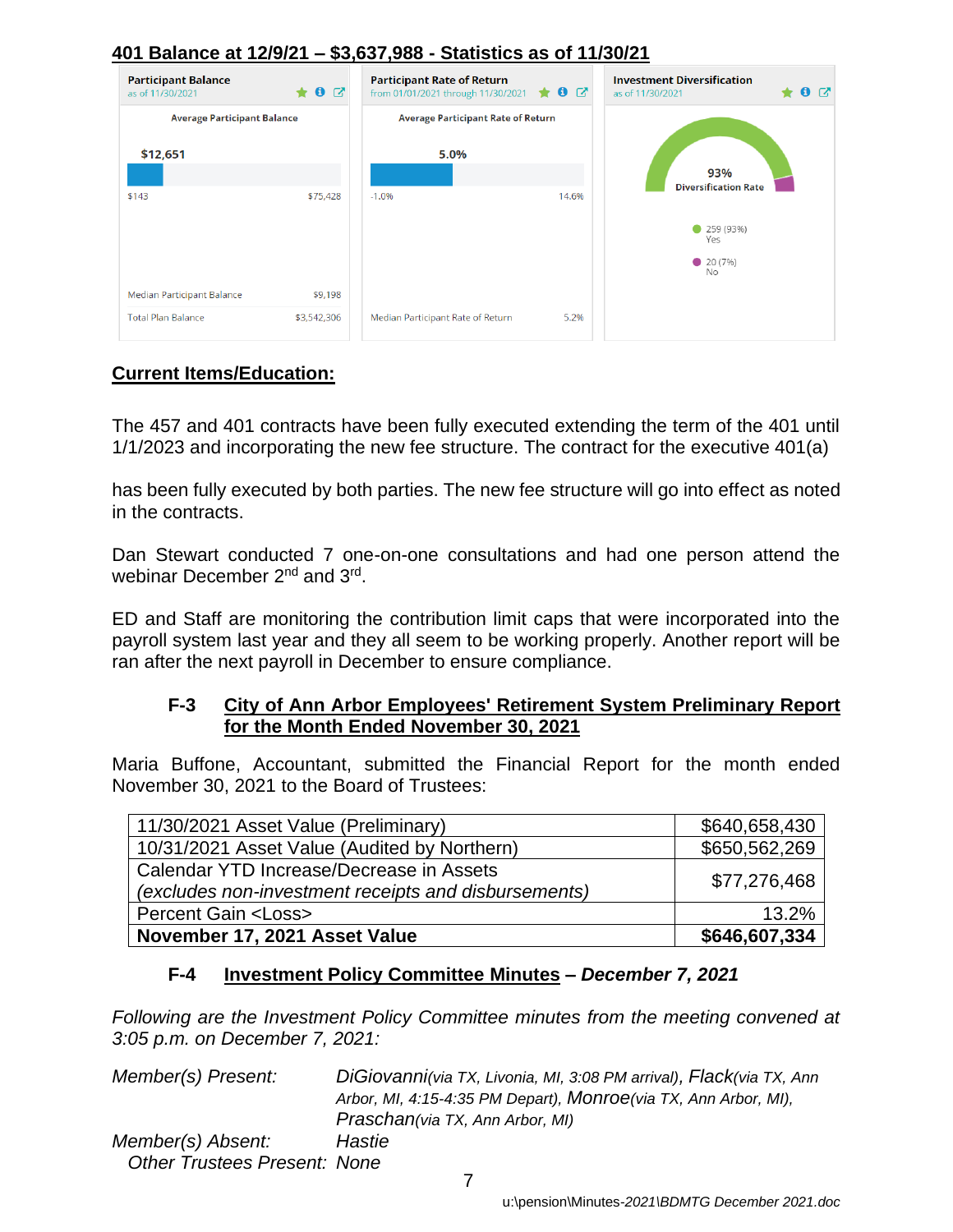*Staff Present: Buffone(via TX), Gustafson(via TX), Hollabaugh(via TX), Orcutt(via TX) Others Present: Henry Jaung (via TX), Meketa Investment Group John Harris(via TX), Meketa Investment Group Amanda Outerbridge(via TX, 3:34 PM – 4:03PM), HarbourVest John Cooney(via TX, 3:34 PM – 4:03PM), HarbourVest Scott Voss(via TX, 3:34 PM – 4:03PM), HarbourVest Bob DeBolt(via TX, 4:11 PM – 4:45PM), Mesirow Courtney Haynes(via TX, 4:11 PM – 4:45PM), Mesirow Marc Sacks(via TX, 4:11 PM – 4:45PM), Mesirow*

# *ECONOMIC AND MARKET UPDATE DATA AS OF OCTOBER 31, 2021*

*Mr. Jaung provided an economic update reviewing the market returns, sector returns, breakeven inflation, and the impact of the pandemic.*

# *EXECUTIVE SUMMARY*

*Both the ERS and VEBA have adopted new Asset Allocation Policies. Private equity fund of funds is the next search for the ERS and VEBA.*

# *RETIREMENT SYSTEM*

*Act 314 Compliance Review: All investments are currently in compliance.*

*October 31, 2021 Performance Update: As of October 31, 2021, the balance of the Funds was \$647,449,304 for ERS. Fiscal Year to Date performance was 3.8% for ERS net of fees.* 

### *VEBA*

*Act 314 Compliance Review: All investments are currently in compliance.*

*October 31, 2021 Performance Update: As of October 31, 2021, the balance of the Funds was \$253,717,366 for VEBA. Fiscal Year to Date performance was 3.5% for VEBA net of fees.* 

# *ASSET ALLOCATION REVIEW*

*This item was postponed due to time constraints.*

# *RAISE CASH FOR BENEFITS/AG CAPITAL CALL*

*Ms. Orcutt informed the Committee that cash is needed for benefit payments in January and February. Funds are also needed for a \$2.6 million capital call from Angelo Gordon. Meketa recommended a total cash raise of \$13 million from the sale of the NT Russell 1000 Index.*

*It was moved by DiGiovanni and seconded by Flack to raise \$13 million from the NT Russell 1000 Index for benefit payments.*

### *Approved*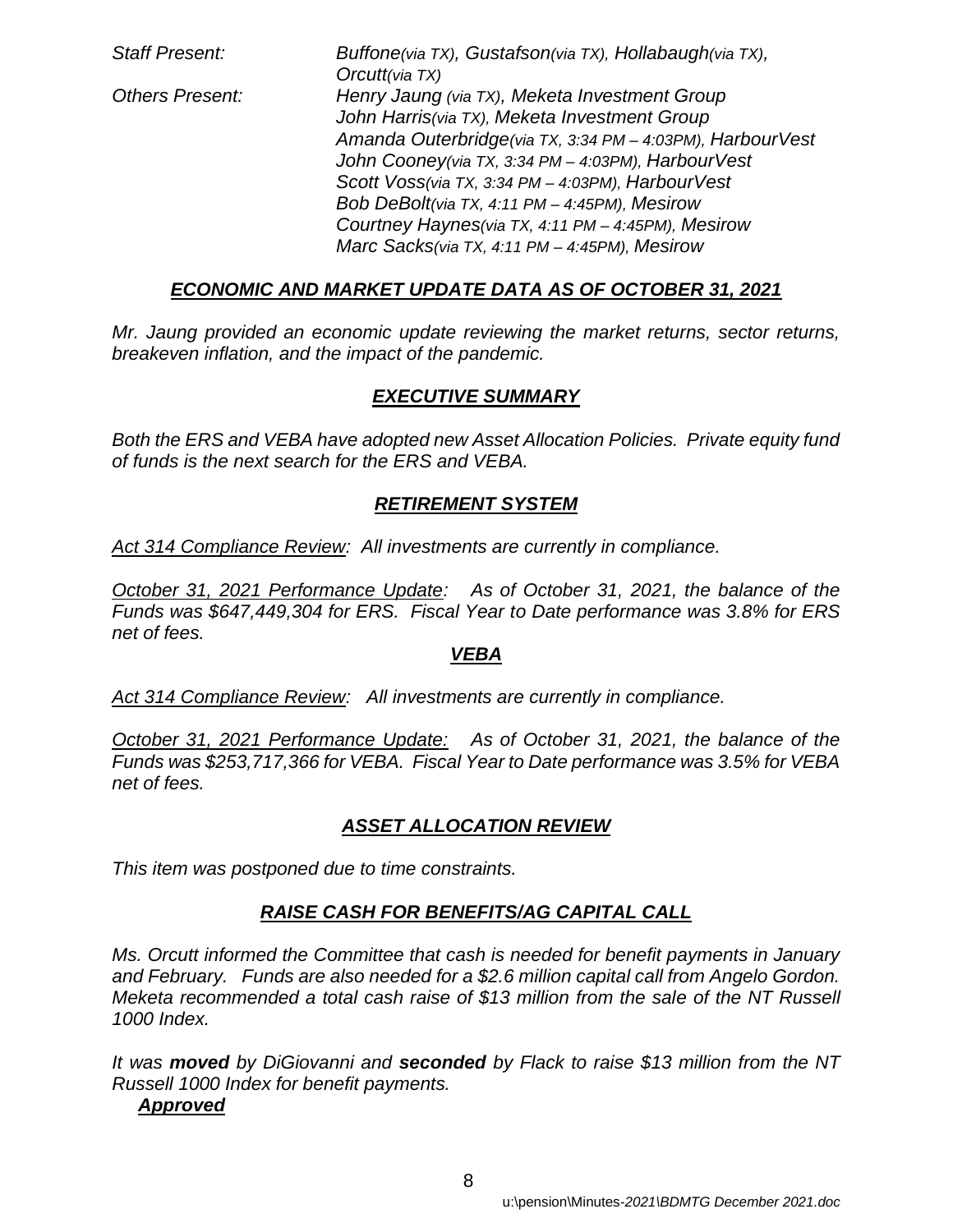## *PRIVATE EQUITY FUND OF FUNDS MANAGER SEARCH*

*Amanda Outerbridge, John Cooney, and Scott Voss from HarbourVest were present to discuss the firm. The following was discussed in their presentation:*

- *Firm overview*
- *HarbourVest Partners Fund XII Program*

*Bob DeBolt, Courtney Haynes and Marc Sacks from Mesirow were present to discuss the firm. The following was discussed in their presentation:*

- *Private Equity Overview*
- *Financial Private Equity Fund VIII-A, L.P.*

*The Committee discussed both firms as well as fee structure and decided to make the following motion.*

*It was moved by DiGiovanni and seconded by Flack to recommend to the Board of Trustees to invest approximately \$10 Million from the Retirement System and \$3 Million from VEBA with Mesirow.*

## *Approved*

# *ADJOURNMENT*

*It was moved by Monroe and seconded by DiGiovanni to adjourn the meeting at 5:00 p.m. Meeting adjourned at 5:00 p.m.*

### **F-5 Administrative Policy Committee Minutes –** *December 14, 2021*

*Following are the Administrative Policy Committee minutes from the meeting convened at 9:07 a.m. on December 14, 2021:*

| <b>Committee Members Present:</b> | Lynch(via TX, Dexter, MI, 10:02 AM depart), Monroe(Via TX, Ann<br>Arbor, MI), Peariso(Via TX, Ann Arbor, MI), Praschan(Via TX,<br>Ann Arbor, MI), Schreier(Via TX, Ann Arbor, MI) |
|-----------------------------------|-----------------------------------------------------------------------------------------------------------------------------------------------------------------------------------|
| <b>Members Absent:</b>            | None                                                                                                                                                                              |
| <b>Other Trustees Present:</b>    | None                                                                                                                                                                              |
| <b>Staff Present:</b>             | Gustafson(Via TX), Hollabaugh(Via TX), Orcutt(Via TX)                                                                                                                             |
| <b>Others Present:</b>            | None                                                                                                                                                                              |

# *RETIREMENT SYSTEM DRAFT ANNUAL REPORT*

*The Committee reviewed and revised the drafted annual report. A final draft will be presented at the Board meeting.* 

*It was moved by Schreier and seconded by Lynch to submit the RS Summary Annual Report as revised to the Board for approval. APPROVED*

# *NORTHERN TRUST DEATH AUDIT/OVERPAYMENT ISSUE*

*The outstanding balance for the Naebeck account has been paid in full.*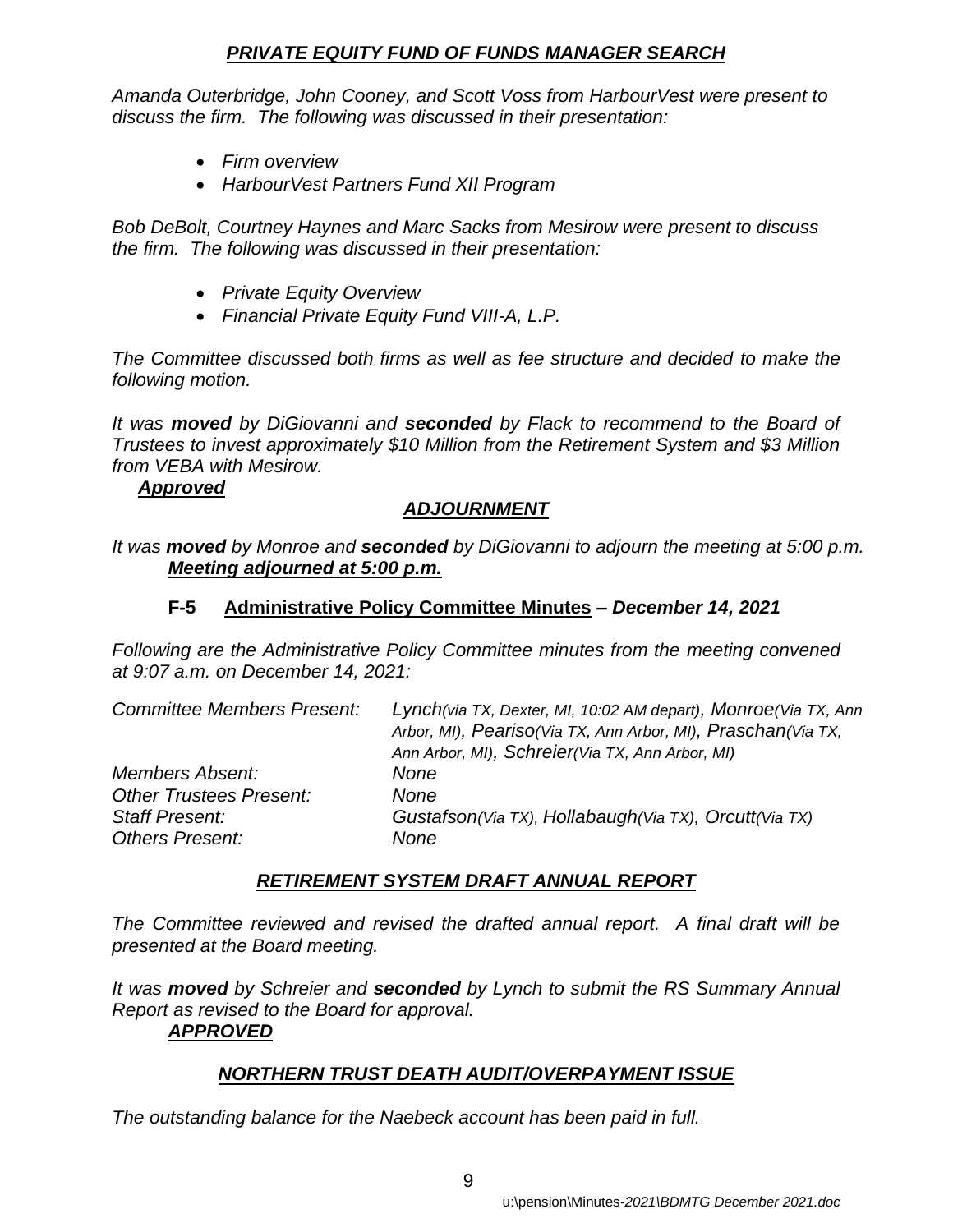*Ms. Orcutt informed the Committee that Northern Trust provides a death audit for the System twice a year. The System is no longer paying for the Berwyn Groups death audit as Northern Trust is providing the same services.* 

# *MISSIONSQUARE UPDATE*

*Recent Onsite Visit: Dan Stewart was on-site at one location as requested. All other appointments and webinars were virtual.* 

*2021 Contribution Limit Audit: The payroll caps are working preventing overages from happening.* 

*Ms. Orcutt added that the contract for the executive 401(a) has been signed by the City of Ann Arbor.* 

# *RETIREE LUNCHEON DECISION*

*The Committee decided to cancel the 2022 retiree luncheon for safety reasons due to the status of the pandemic.* 

# *DC PLANS RFP REVISED DRAFT*

*The Committee reviewed the RFP revised draft. Mr. Schreier noted that the draft does not clearly state that the RFP is for a consultant to assist with the RFP for a record keeper as well as the potential to provide ongoing DC Plans investment consulting services to the Retirement Board. Ms. Orcutt will follow up with legal to redraft the RFP.* 

# *TELECOMMUTING POLICY – FOLLOW UP DISCUSSION*

*The Committee discussed the current retirement staff operations agreeing with the policy and to continue with services as is. The Committee suggested to issue a member survey at some point in the future for feedback on services/operations. The Committee will update the Board and recommend revisiting the policy in six months to ensure operations are running smoothly.* 

# *CYBER SECURITY DISCLOSURES REVIEW UPDATE*

*Jen Grimes from IT has reviewed and submitted comments regarding the disclosures. Due to time constraints, APC will discuss further at the January meeting.* 

# *ADJOURNMENT*

*It was moved by Peariso and seconded by Schreier to adjourn the meeting at 10:10 a.m. Meeting adjourned at 10:10 a.m.*

- **F-6 Audit Committee Minutes** *– None*
- **F-7 Legal Report**
- **G. INFORMATION** *(Received & Filed)*
	- **G-1 Communications Memorandum**
	- **G-2 January Planning Calendar**
	- 10 **G-3 Record of Paid Invoices**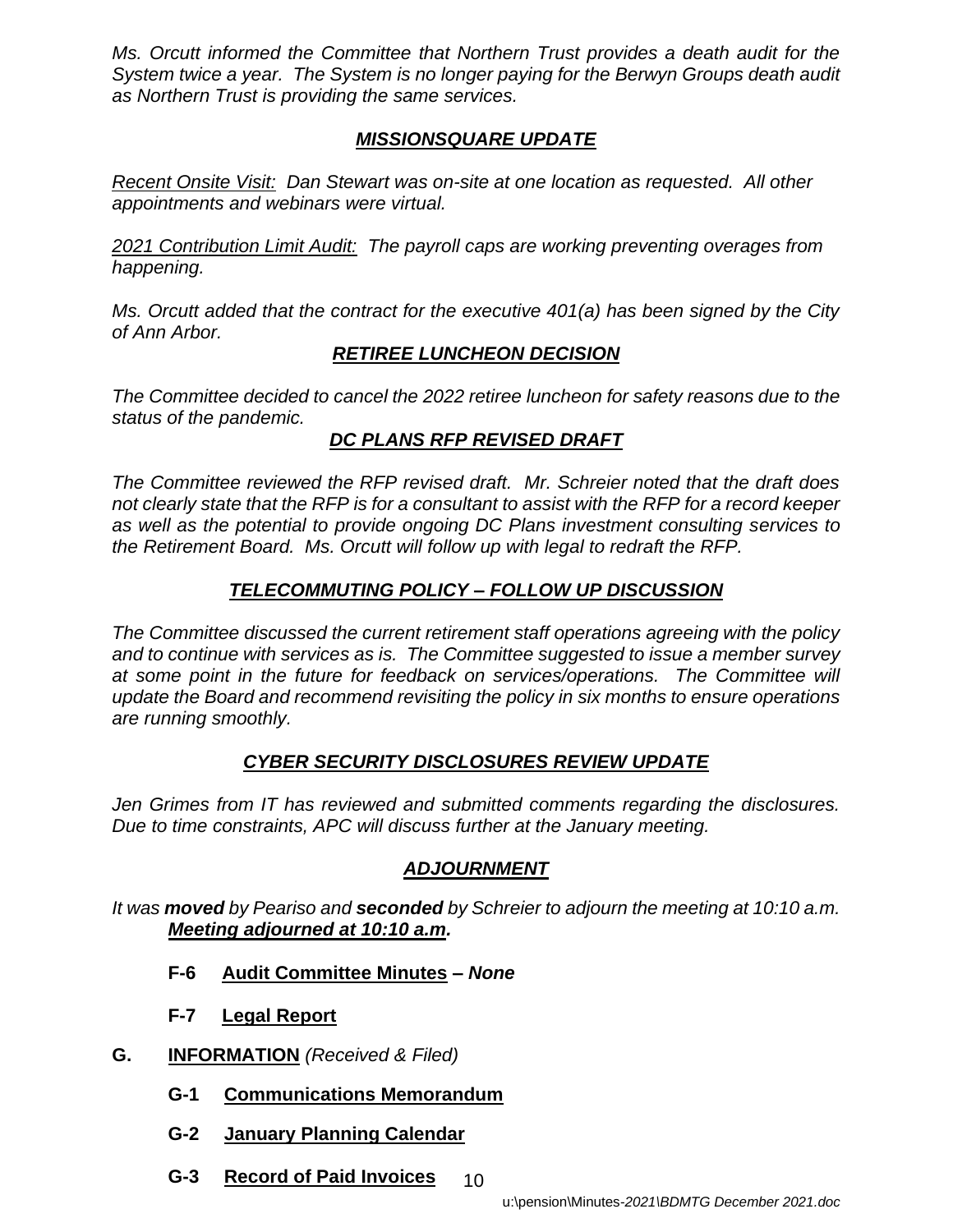The following invoices have been paid since the last Board meeting.

|                 | <b>PAYEE</b>                   | <b>AMOUNT</b> | <b>DESCRIPTION</b>                                   |  |  |  |  |
|-----------------|--------------------------------|---------------|------------------------------------------------------|--|--|--|--|
| 1               | <b>Allstar Alarm</b>           | \$219.24      | Alarm Battery replacement                            |  |  |  |  |
|                 |                                |               | Kroger Misc. Office Supplies/SJ Office Cleaning/USPS |  |  |  |  |
| $\mathbf{2}$    | <b>American Express</b>        | \$191.15      | <b>Stamps</b>                                        |  |  |  |  |
| 3               | <b>Applied Imaging</b>         | \$27.62       | <b>Printing 10/2021</b>                              |  |  |  |  |
| 4               | <b>Buck</b>                    | \$1,868.39    | Pension Administration Software 10/2021              |  |  |  |  |
| 5               | Culligan                       | \$25.69       | Water Service 11/2021                                |  |  |  |  |
| 6               | <b>DTE</b>                     | \$116.30      | Electric 10/13/2021 - 11/10/2021                     |  |  |  |  |
| $\overline{7}$  | <b>DTE</b>                     | \$60.40       | Gas 8/12/2021 - 11/10/2021                           |  |  |  |  |
| 8               | <b>MAPERS</b>                  | \$200.00      | 2022 Membership Renewal                              |  |  |  |  |
| 9               | <b>Staples</b>                 | \$83.15       | <b>Misc. Office Supplies</b>                         |  |  |  |  |
| 10 <sup>°</sup> | Yeo & Yeo                      | \$500.00      | 6/30/2021 Audit services through 10/31/2021          |  |  |  |  |
| 11              | <b>GRS</b>                     | \$1,750.00    | PA 202 Compliance referencing funding valuation      |  |  |  |  |
| 12 <sub>2</sub> | <b>American Express</b>        | \$698.00      | GFOA Membership, SJ Cleaning, USPS Stamps            |  |  |  |  |
| 13              | <b>Applied Imaging</b>         | \$24.57       | <b>Printing 11/2021</b>                              |  |  |  |  |
| 14              | <b>Buck</b>                    | \$1,868.39    | Pension Administration Software 11/2021              |  |  |  |  |
| 15              | Culligan                       | \$13.00       | Water Service 12/2021                                |  |  |  |  |
| 16              | <b>Meketa</b>                  | \$10,000.00   | <b>Investment Consulting 11/2021</b>                 |  |  |  |  |
| 17              | <b>NCPERS</b>                  | \$275.00      | Membership Renewal 2022                              |  |  |  |  |
| 18              | <b>IFEBP</b>                   | \$1,520.00    | Membership Renewal 2022                              |  |  |  |  |
|                 | <b>West Arbor Condo</b>        |               |                                                      |  |  |  |  |
| 20              | <b>Association</b>             | \$456.00      | Condo Association Dues 12/2021                       |  |  |  |  |
|                 | VanOverbeke,                   |               |                                                      |  |  |  |  |
| 21              | <b>Michaud &amp;</b>           | \$9,800.00    |                                                      |  |  |  |  |
|                 | <b>Timmony</b><br>VanOverbeke, |               | Legal Fees 7/1/2021-9/30/2021                        |  |  |  |  |
|                 | Michaud &                      |               |                                                      |  |  |  |  |
| 22              | <b>Timmony</b>                 | \$980.00      | 457 Plan Legal Fees 7/1/2021-9/30/2021               |  |  |  |  |
|                 | <b>Total</b>                   | \$30,676.90   |                                                      |  |  |  |  |

# **G-4 Retirement Report**

**Retirement paperwork has been submitted by the following employee(s):**

| <b>Name</b>                     | <b>Retirement</b><br><b>Type</b> | <b>Effective</b><br><b>Retirement</b><br><b>Date</b> | <b>Group</b> | <b>Union</b>  | <b>Years of</b><br><b>Service</b> | <b>Department/Service</b><br><b>Area</b> |
|---------------------------------|----------------------------------|------------------------------------------------------|--------------|---------------|-----------------------------------|------------------------------------------|
| <b>Annette</b><br>Weber         | Age &<br>Service                 | January 9,<br>2022                                   | General      | <b>AFSCME</b> | 28 Years,<br>8 Months             | Financial &<br>Administrative            |
| <b>Dennis</b><br><b>Degrand</b> | Age &<br>Service                 | January 10,<br>2022                                  | Police       | <b>COAM</b>   | 25 Years,<br>3 Months             | <b>Safety Services</b>                   |